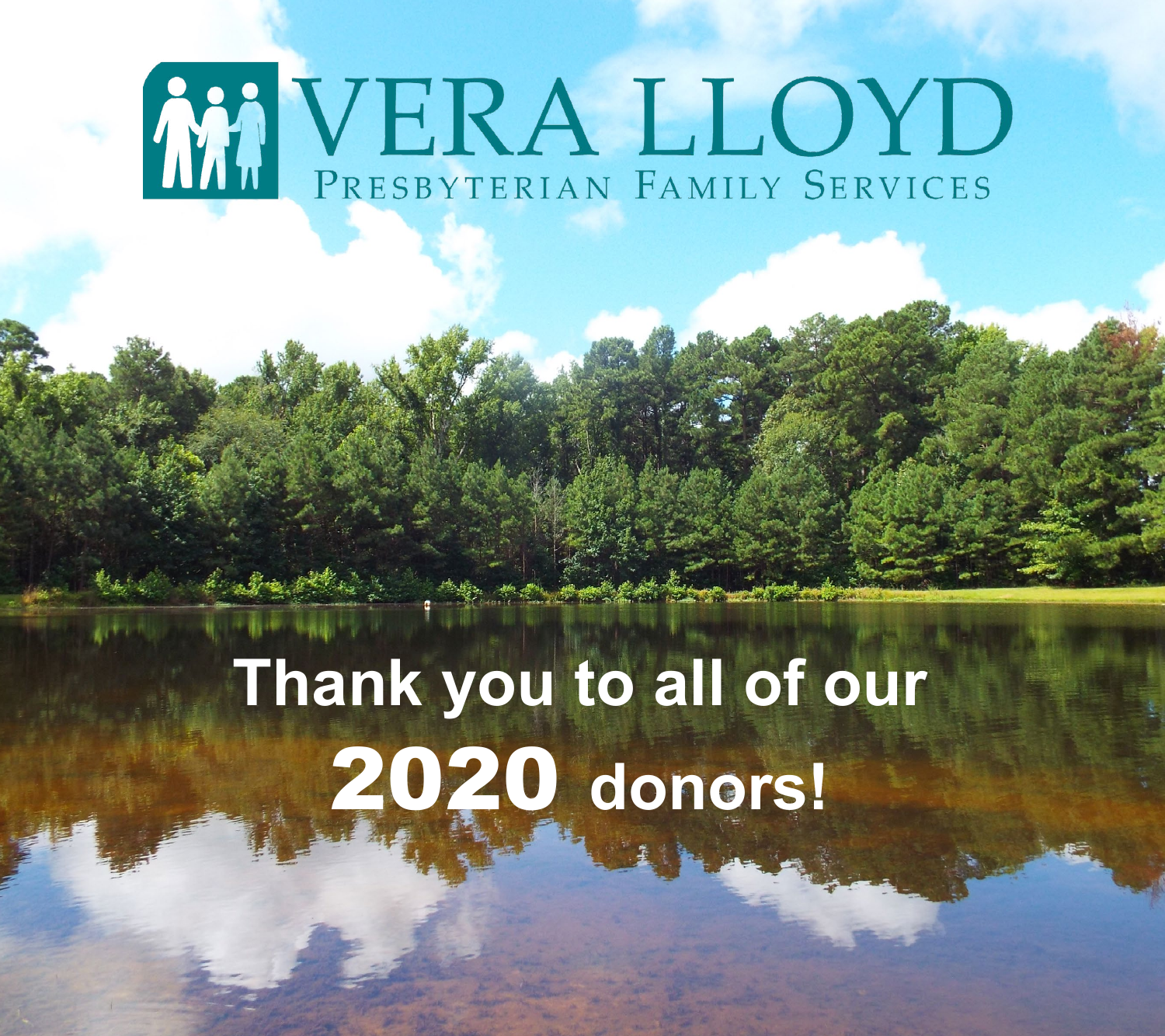#### **ANNIE B. WELLS LEADERSHIP SOCIETY**

This is a list of donors who have donated \$1,000+ in 2020.

Mr. Hamid Amin Ms. Anne H. Anderson Mr. and Rev. Ted Belden Mr. and Mrs. Mike Bell Mr. and Mrs. Brent Birch Mr. and Mrs. Richard Bishop Mr. and Mrs. Richard Booth Ms. Olivia Bradley Mr. and Mrs. William Cagle Ms. Sharon Calvert Kathy and Ted Carmical Mr. Bruce Borgersen and

 Mrs. Lillian D. Davenport Mrs. Faye Edmondson Mr. and Mrs. Larry Ennenga Mr. and Mrs. Mike Farris Mr. and Mrs. Eugene Felton Kathy and Tim French Mr. and Mrs. Lawrence Grubb Heather and Brian Hargis Wanda Hartnuss and Werner Schwarz Mrs. Sharon Heflin Mr. Faber Horne Mr. and Mrs. James W. Hyden Mr. and Mrs. Charles Jacobs Dr. Jerry Jones

Mr and Mrs. Robert H. Lee, Sr. Mr. and Mrs. Peter K. Leer Mr. and Mrs. Alan Lewis Mr. and Mrs. Matt Lewis Mrs. Elaine Low Donna and DeWayne Mahurin Mr. Jim Manville Mr. and Mrs. Tommy Maxwell Kelly and Michael McQueen Dr. and Mrs. William R. Morrow Mr. and Mrs. Clark Mowry Mrs. Betty Murphy Mr. and Mrs. Donald O. Pederson Mr. and Mrs. John T. Pugh, Sr. Ms. Marsha K. Reinert Ms. Marci Riggs Ms. Julie C. Robbins and Mr. John Pugh Jr. Mr. and Mrs. Ben Robinson Mr. and Mrs. Chris T. Rogers Mr. and Mrs. Sam Rogers Mr. and Mrs. Richard Rutherford Doris and Carl Simmons

The Honorable and Mrs. Vann Smith Rev. and Mrs. Stewart Smith Mrs. Ann Smith Peggy and Larry Stanley Mrs. Sara Beth Stevens Mr. Gary Stumbo Mr. and Mrs. Grady Tabor Mr. James Thom, IV Mrs. Julie Trimble Mr. and Mrs. Jonathan Wall Mr. and Mrs. Jim Walton Mr. and Mrs. Ron Warren Mr. and Mrs. Ross Whipple Mr. and Mrs. Sam Whitaker Dr. and Mrs. Richard D. Wilhelm Mr. Dennis Zymboly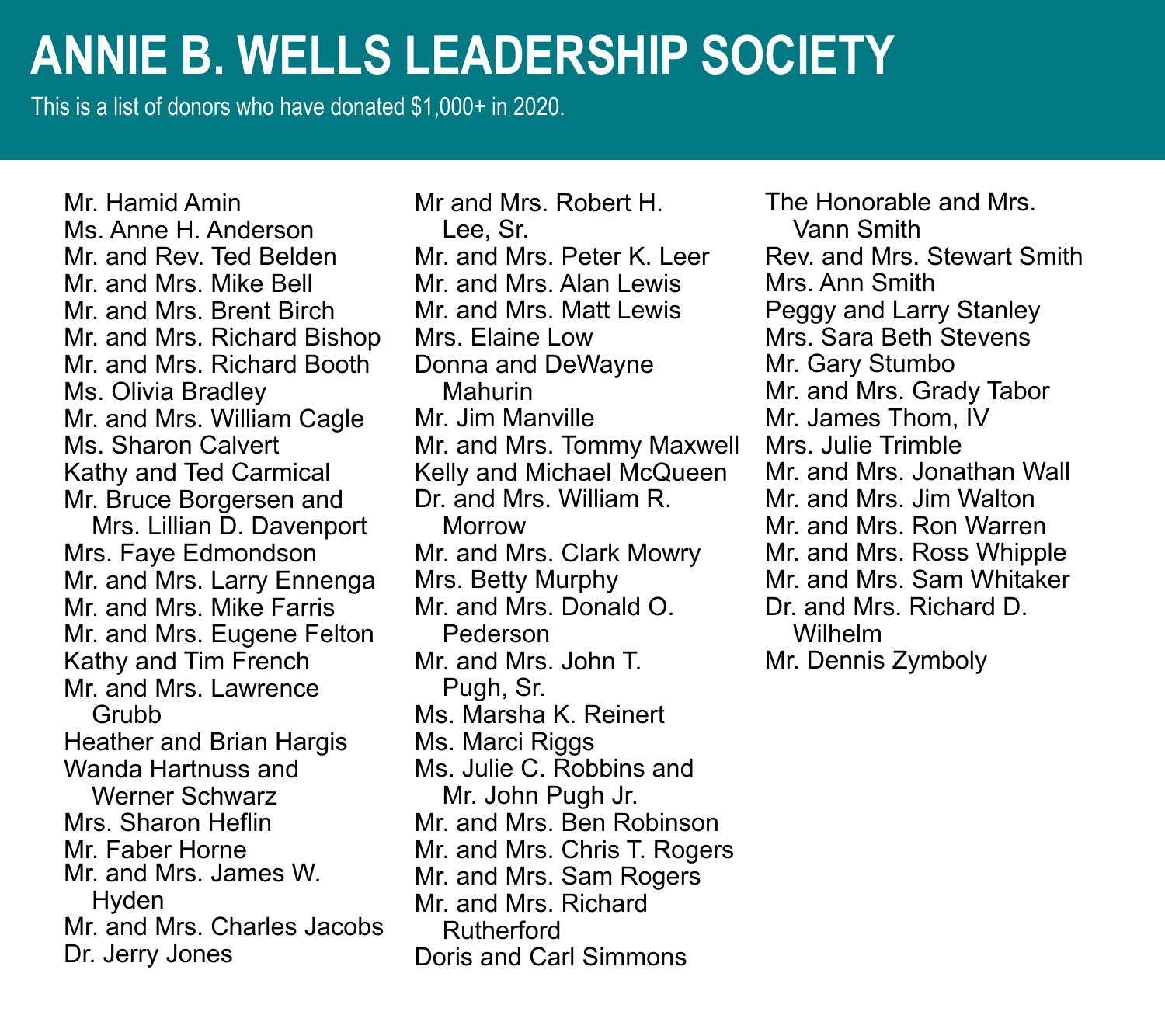### **HONOR ROLL**

This is a list of donors who have between \$250 - \$999 in the 2020 calendar year.

Mr. and Mrs. Bruce Allen Dr. and Mrs. Thomas F Raldwin Mrs. Bettye Balmaz Ms. Carol Barnett Dr. and Mrs. Brian Bean Mr. and Mrs. Freddie Black Revs. Tasha and Phil Blackburn Dr. and Mrs. Robert H. Bowman Mr. and Mrs. Richard Brannon Mr. and Mrs. Dennis W. Brewer Mrs. Rose Brewer Mr. Nathaniel Burton Catherine and Michael Cacy Katie Cacy Mr. Wayne Clark Mr. Baker Coulter Mrs. Kay Cromwell Mrs. Jane Daugherty Mr. and Mrs. Keith Dixon Mr. and Mrs. Robert Dungan Mr. and Mrs. John Earnhardt Ms. Susan Eschenbrenner Mr. and Mrs. Les Finch Mr. and Mrs. Darell Fisher Betty Flynt Mr. John Foss Dr. and Mrs. Charles Frith Dr. Paul Fulks Ms. Elizabeth Fulton Rev. and Mrs. Gordon Garlington, III

Mr. and Mrs. Grimsley Graham Mr. and Mrs. Paul Gregory Ms. Rosalyn Halbert Ms. Emily R. Hall Mrs. Sherry Harris Mr. Jeff C. Henry Mr. and Mrs. Erwin Herzog Mrs. Joyce Jacobs Mr. and Mrs. Michael James Mr. and Mrs. Mark Karnes Mr. and Mrs. Jeff Koenig Mr. and Mrs. Marvin C. Leister, Jr. Mr. and Mrs. Alan A. Lewis Mr. and Mrs. Emon Mahony Dr. Sue and The Honorable Bryan Martin Mr. and Mrs. James W. Matheney, Jr. Mrs. Liz Matthews Mr. John S. McClendon Mr. and Mrs. Joe L. McKinstry Ms. Betty T. Millwee Ms. Elizabeth J. Moore Mr. Thomas W. Morris, Sr. Mr. and Mrs. Lee Murphy Rev. Dr. Jerry Newbold, Jr. Mrs. Helen I. Parker Mr. and Mrs. Nick Patterson Mrs. Frances B. Pugh Mr. and Rev. Larry C. Purcell Mr. and Mrs. G. W. Puryear

Mr. and Mrs. Charles Redfield Mr. and Mrs. David Richards Mr. John A. Riggs, III Ms. Anna Riggs Mrs. Isabel Rosequist Mr. and Mrs. H. H. Satterfield Mr. and Mrs. M. M. Satterfield, Jr. Ms. Sara Sloan Mr. and Mrs. Richard A. Smith Ms. Barbara Sprague Mr. and Mrs. Larry Stephens Mr. and Mrs. Warren Stephenson Rev. and Mrs. Daniel G. Stitt Mr. John H. Stobaugh Mr. John S. Stobaugh Mr. Stephen Strauss The Sullivan Family Mr. and Mrs. Curtis Swartzlander Ms. Mary W. Talbert Mr. and Mrs. Alan S. Thompson Dr. and Mrs. Bill Tranum Mr. and Mrs. Doug Treptow Cindy Walters Mr. and Mrs. Lin C. Wetterau, Jr. Ms. Betsy Williams Mr. Mike Wilson Mr. and Mrs. Ken Wolf Mrs. Beverly Yocum Mr. and Mrs. Thomas Youngblood Mr. & Mrs. Michael Zoller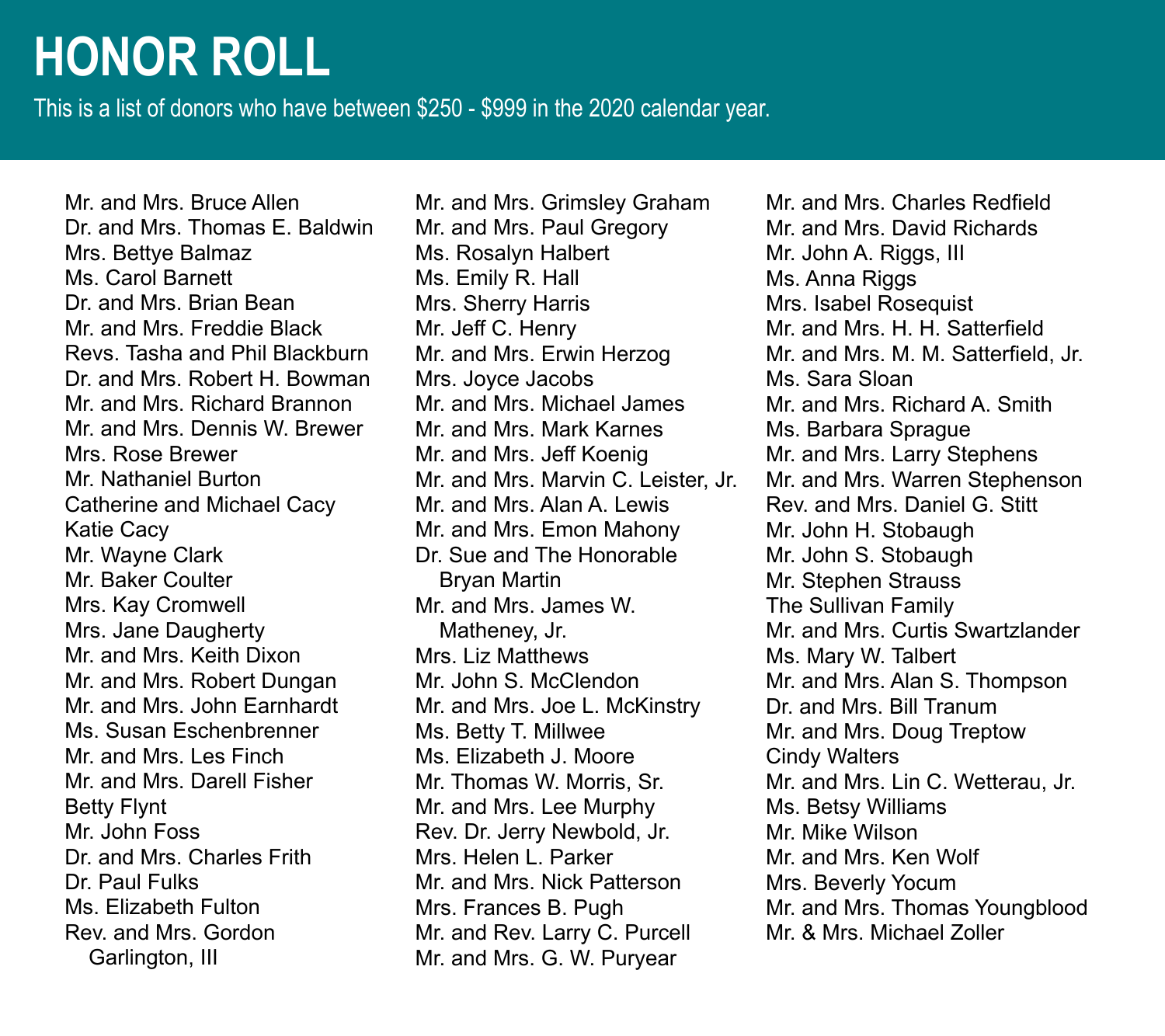#### **INDIVIDUAL DONORS: A - G**

#### Annonymous

Mr. and Mrs. Steve Acree Ms. Barbara R. Allen Mr. and Mrs. Charles F. Allen Mr. and Mrs. Eugene C. Anderson Mr. and Mrs. Bill Archer Mrs. Mauri Armstrong Mr. C. D. Bailey Ms. Kathy A. Bailey Mr. R. Robert Bailey Mr. and Mrs. Philip Baker Ms. Brittany Balloun Mr. and Mrs. Charles Barnett Mr. and Mrs. Ronald Barrick Mr. and Mrs. Robert W. Bass, Jr. Mr. and Mrs. Richard Batey Rev. Dr. Valerie Bell Mr. and Mrs. Charles Bell Mr. Jhamal Bell Mr. and Mrs. F.M. Bellingrath, III Ms. Irene Bere Mrs. Barbara Biedenharn Mr. Richard Blankenbeker Mr. Major Blissitt Mr. and Mrs. Bob Boehmler Ms. Marjorie A. Boer Ms. Tracey Bratton Mr. and Mrs. Patric Brosh Mr. and Mrs. A. M. Broshuis Ms. Jennie Brown Mrs. Jo Anne Brown Mr. and Mrs. Greg Brue Mr. and Mrs. Andy Buck Joanne and Timothy Buckley

Mr. and Mrs. John Bullock Ms. LeAnne Burch Mr. and Mrs. Kris Burghart Ms. Jonie Burks Mrs. Sara Burnside Mr. Gardner Burton Revs. Janet and Phil Butin Mr. and Mrs. Dan Byars Ms. Delores Byers Rev. Don K. Campbell, II Mr. and Mrs. Bill Catt Mr. William C. Cheek, III Ms. Natalie Clark Ms. Valera Clayton-Dodd Mr. and Mrs. David Coates Mr. and Mrs. Bobby Cole Dr. and Mrs. Tyler Collins Laura Cooley Mr. and Mrs. Charles Cooper Mr. Barry Coplin and Mrs. Susan Payne Mr. Jim Corbin Mr. & Mrs. Ralph Cotham, Jr. Ms. Stephanie Craig Mr. and Mrs. Steven K. Cranford Ms. Stacy Cunningham Mrs. Harriet J. Daggett Ms. Kenyetta Daniels Mr. Sidney P. Davis, Jr. Ms. Janay Davis Mr. and Mrs. William Deese Mr. and Mrs. Lee C. Degges Mr. and Mrs. Dan DeMania Mr. William Dieleman

Mr. and Mrs. Robert Dill Ms. Marybeth Dockery Ms. Jane Doty Ms. Janet T. Drummond Ms. Antoinette S. Edsall Ms. Cecelia Enault Mr. and Mrs. Bob Estes Ms. Lillian Euers Mr. and Mrs. Joel Ewing Mr. and Mrs. James A. Ezell Mr. and Mrs. Todd Ferguson Ms. Sara Ferril Ms. Jessica Fiddes Ms. April Findlay Ms. Hillary Fischer Mr. and Mrs. William B. Fisher Mr. and Mrs. David Fleetwood Ms. Janet Flegal Dr. and Mrs. Michael Ford Ms. Mary Ford Ms. Mariorie Forrest Mr. and Mrs. Frank Fowlkes Mrs. Clarencesetta Franklin Mr. Deverick Franklin Rev. and Mrs. Charles J. Freeland Ms. Melinda French Dr. and Mrs. Paul Gardner Mrs. Elly Gibbons Mrs. Peggy Gilbert Ms. Judy Gilliam Ms. Lashanna Girtmon Ms. Martha Goins Mrs. Rochelle Greenwood Mr. and Mrs. Kenneth Griffin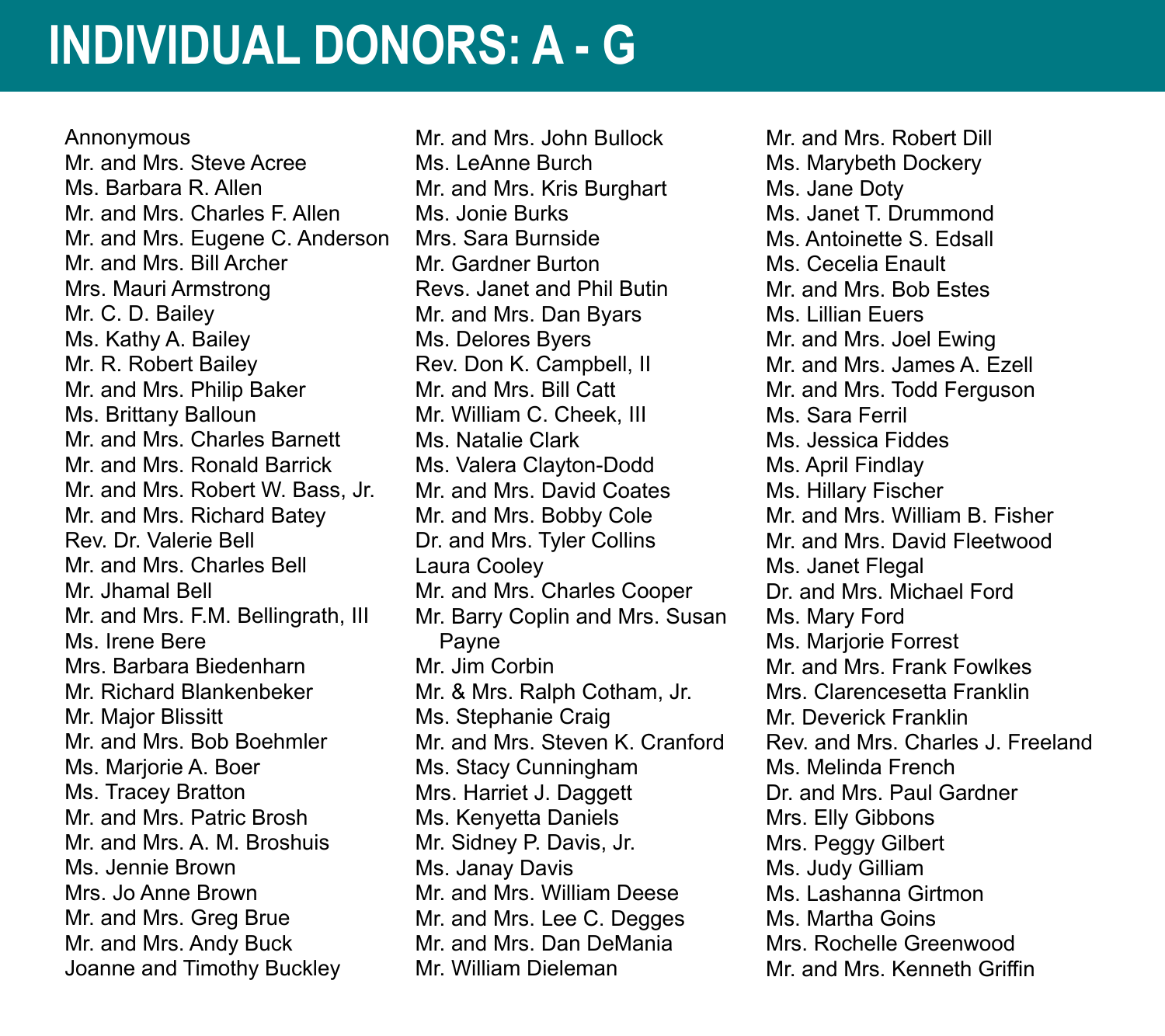#### **INDIVIDUAL DONORS: H - O**

Mr. and Mrs. Dean Hagemeier Mr. Cas Haley Mrs. Marilyn Hall Mr. & Mrs. James R. Hall Mr. C. Eric Hance Ms. Tonya Haney Mr. & Mrs. Jay Hardwick Mr. and Mrs. Howard Hawes Ms. Joyce Hayek Ms. Jeri Haynie Mr. and Mrs. Toby Heidel Mr. and Mrs. Dan Hendricks Ms. Jean Hendrix Mr. and Mrs. Frank Henry, Jr. Ms. Mary Henry Ms. Beth Hickman Mr. and Mrs. Kevin Hicks Mr. and Mrs. Sam Highsmith Mr. and Mrs. Warren A. Hirsch Ms. Betty Hodges Ms. Judy Hoefer Mr. & Mrs. Chuck Hogate Mr. and Mrs. Cliff Hoofman Rev. Robert L. Hyatt Mrs. Mary Ibis Dr. and Mrs. Ed Jackson Mrs. Josephine Jackson Mr. and Mrs. Vernon L. Jackson Mrs. Martha Dean Jansen Ms. Paula Jenkins Ms. Melissa John Rev. Sally Johnson Ms. Teresa Jones Ms. Brandy Jones

Rev. Lance Jones Mr. and Mrs. LeMoyne Jones Mr. Tim Jordan Mr. and Mrs. Jimmy Karber Ms. Sally J. Kelley Dr. and Mrs. Rolland D. Kerr Ms. Robin Kerr Mr. and Mrs. Sung Kim Mr. Steven King Mr. and Mrs. David Kirschbaum Mr. and Mrs. David Kotarek Mr. and Mrs. Raymond Lacroix Mr. & Mrs. Michael R. Landers Mr. David Laney Dr. and Mrs. Jack Lassiter Mr. Julian Lattimore Mrs. Burnis Leavens Mr. Caleb LeFevre Mr. and Mrs. John A. Lierly, Jr. Dr. and Mrs. Ben Lincoln Mrs. Adele Lloyd Mr. and Mrs. Dan P. Logan, Jr. Mr. & Mrs. Bill Lollar Mrs. Lorraine Lorne Mr. and Mrs. Bill Lowe Mrs. Catherine Lowry Mr. Dick Macartney Mrs. Bettie Ann Mahony Mr. and Mrs. Douglas Martin Dr. and Mrs. Dan Martin Mr. and Mrs. Russell Mathis Mrs. Alexandra Mayer Mr. & Mrs. Jay W. Mc Crary Ms. Betty McCaskill

Lt. Col. & Mrs. Jack Mc Collum Mr. and Mrs. Ed McCorkle Mrs. Joan McCourt Mrs. Kathy McCrary Ms. Johnnie McDonald Ms. Barbara McElhannon Mr. and Mrs. Gene McKay Ms. Sheryl McKelvey Mrs. Barbara McKittrick Mr. Clancy McMahon Mrs. Ann M. McSwain Mr. Frank Miller Mr. and Mrs. Bill Minix Mrs. Janice Mitchell Mr. Charles Mitchell, Jr. Ms. Carol Mitchell Ms. Deanna J. Montgomery Dr. and Mrs. James F. Moore Mr. Cliff C. Morgan Mr. Darius Morris Dr. and Mrs. William R. Morrow Dr. and Mrs. Glenn Mortenson Mr. and Mrs. Patrick Murphy Mr. and Mrs. Joseph Musick Mr. and Mrs. Richard Neikirk Mr. and Mrs. Charles E. Nesbitt Mr. and Mrs. Ed Nestor Dr. and Mrs. Jon K. Newsum Mr. Gordon L. Nielsen Mr. Terry O'Brian and Mrs. Martha Moore Mr. and Mrs. Derrik Olsen Mrs. Patricia M. Ormsbee Mrs. Robin Orsi